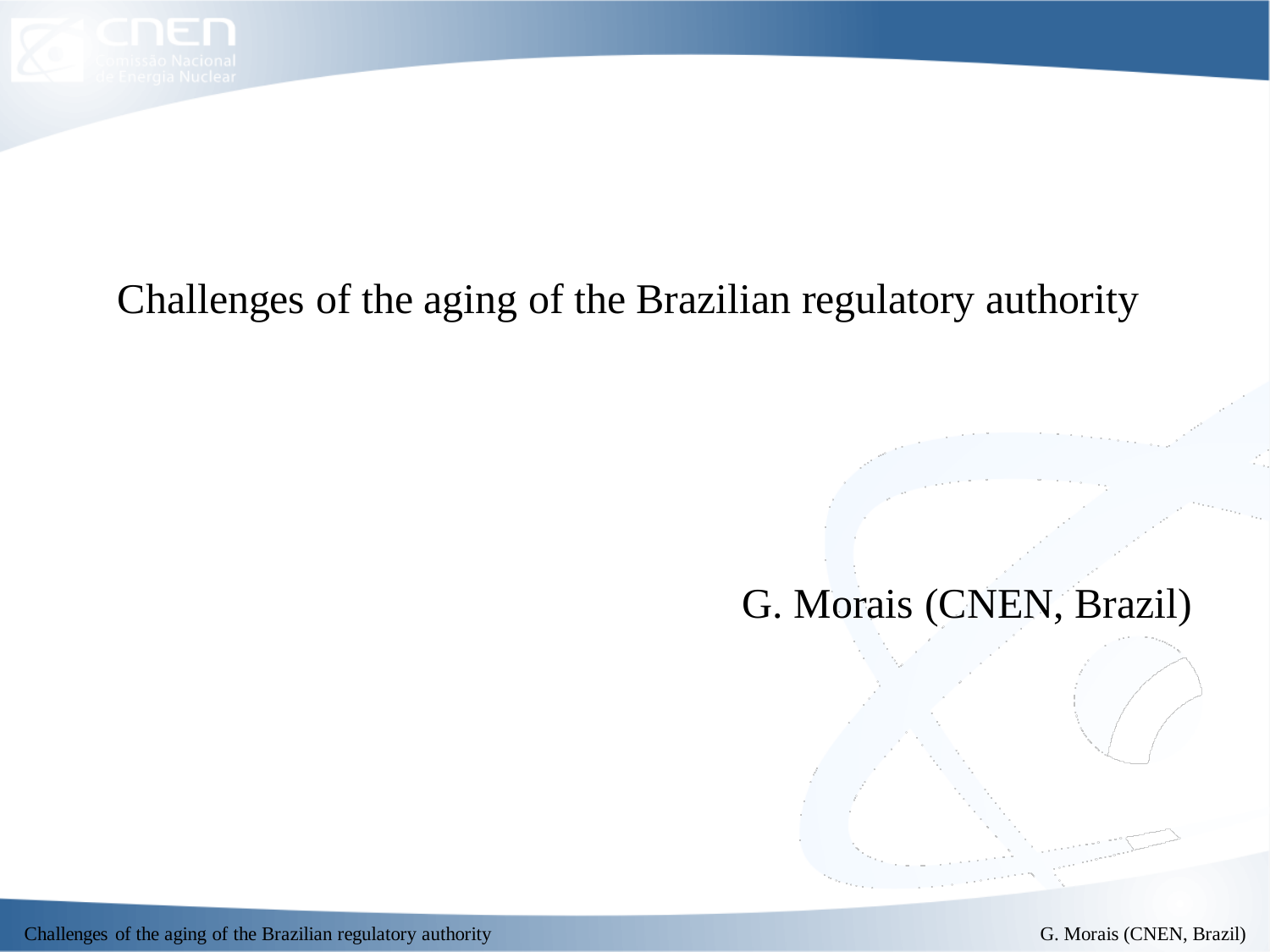

### Simplified CNEN Organization Chart

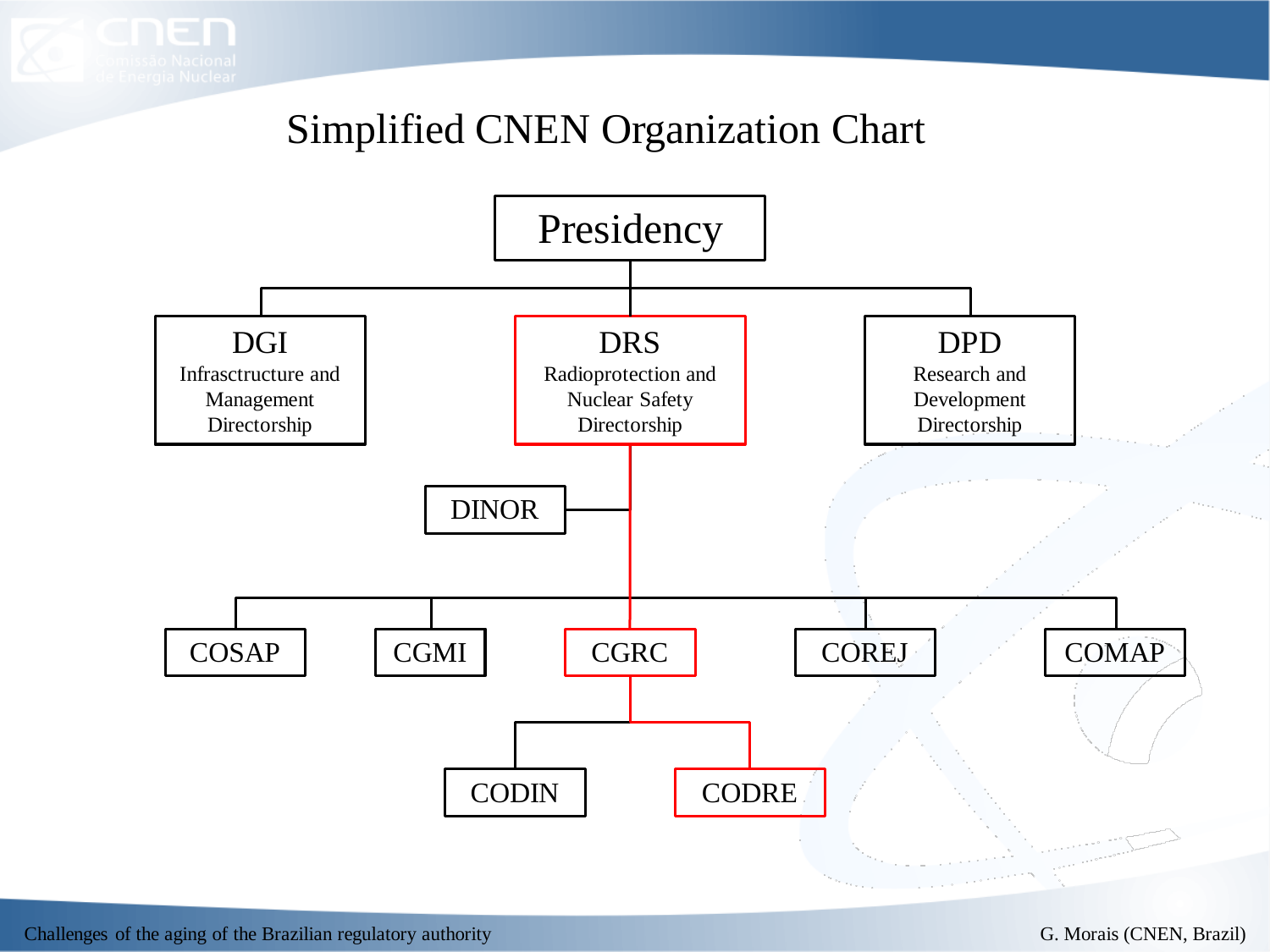### NPPs and RRs regulator structure

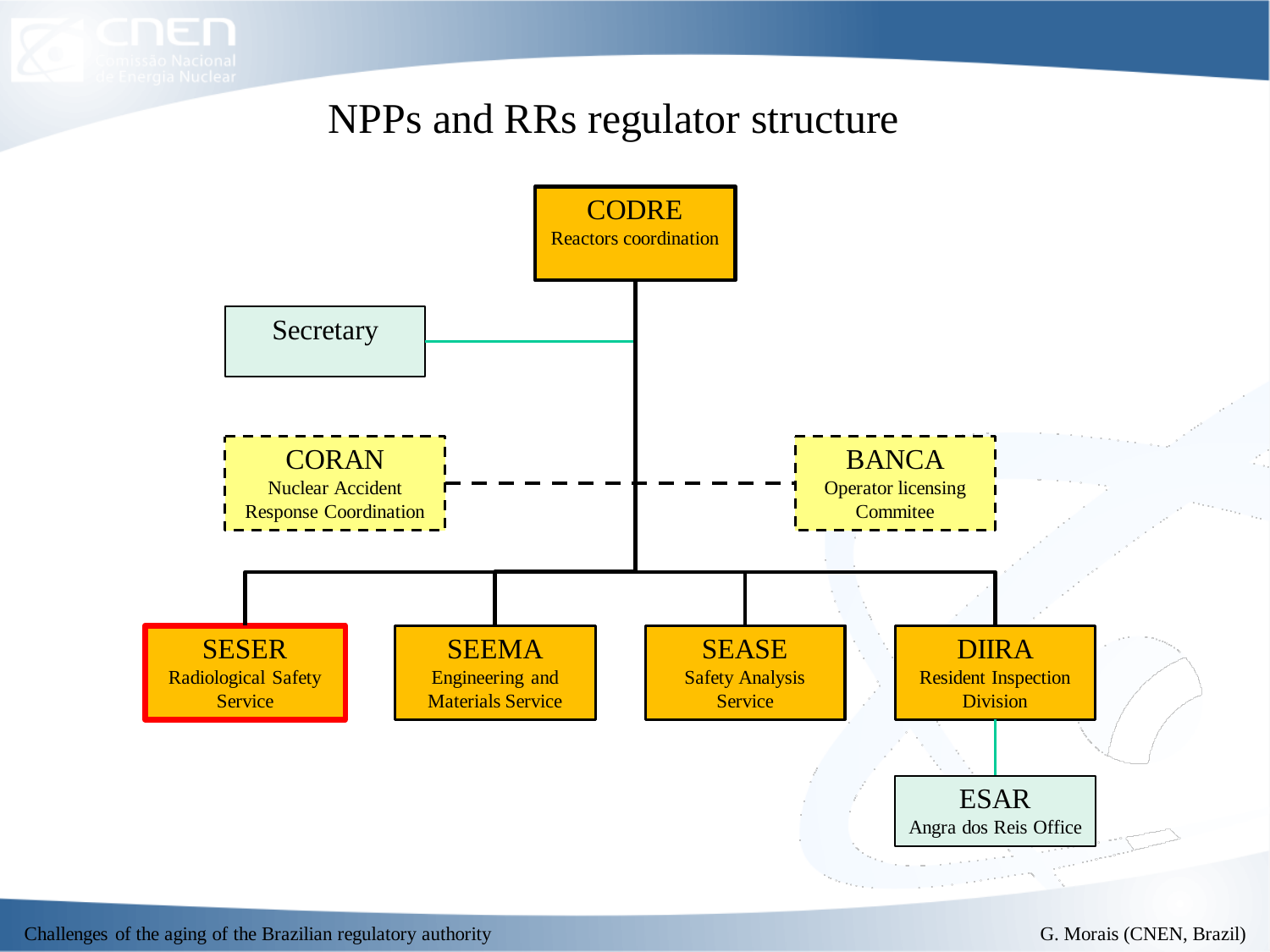

The retirement process in public services (simplified)

- Adequate contribution time
- 70 years old mandatory!

The replacement process (simplified)

- Internal transfers
- Public exams
	- Written test
	- Oral exam
	- $\checkmark$  Academic qualifications evaluation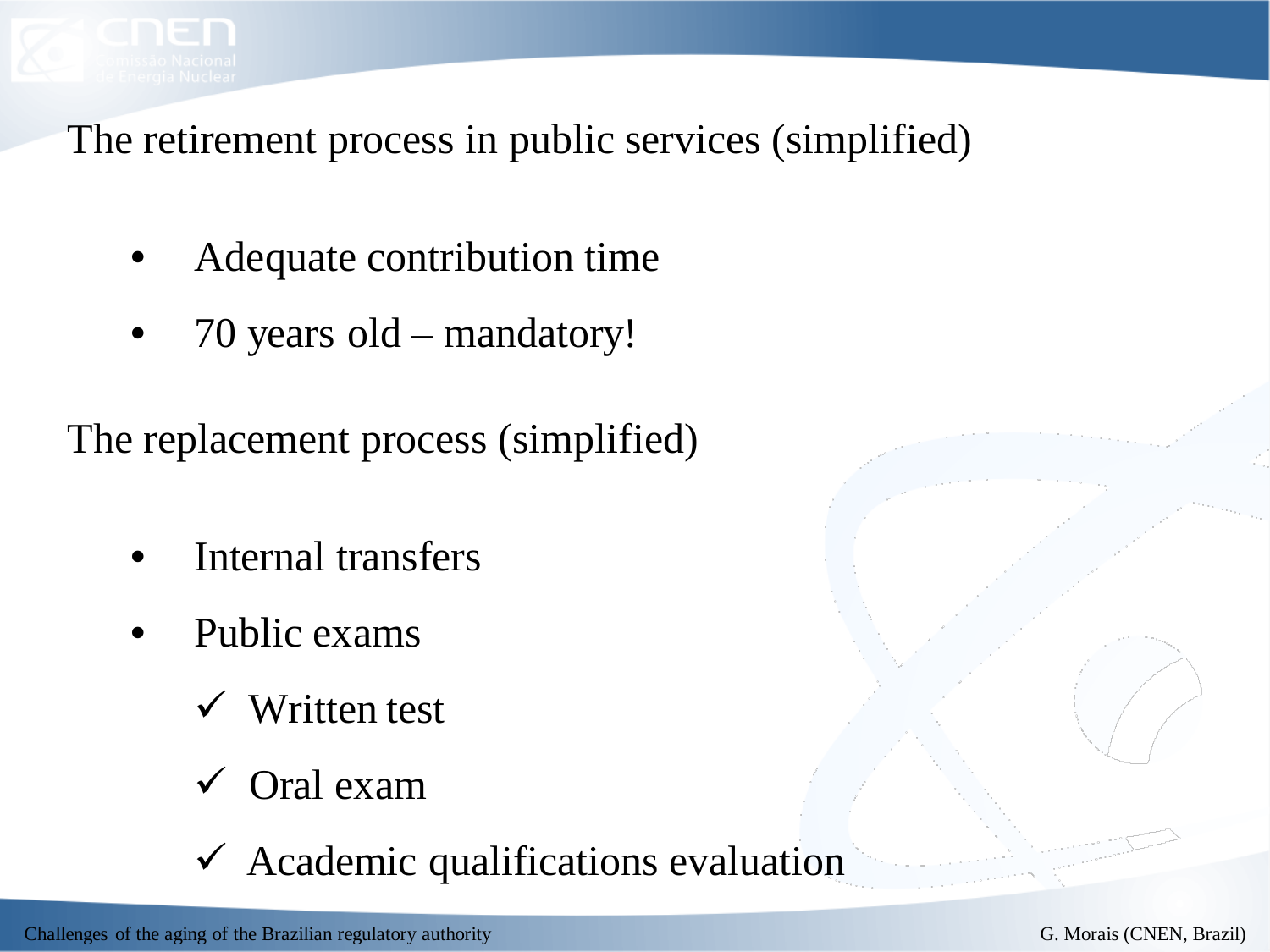Renewal of workforce in 2015 per Years to retirement



**Years to Retirement**

**Individual counts per interval**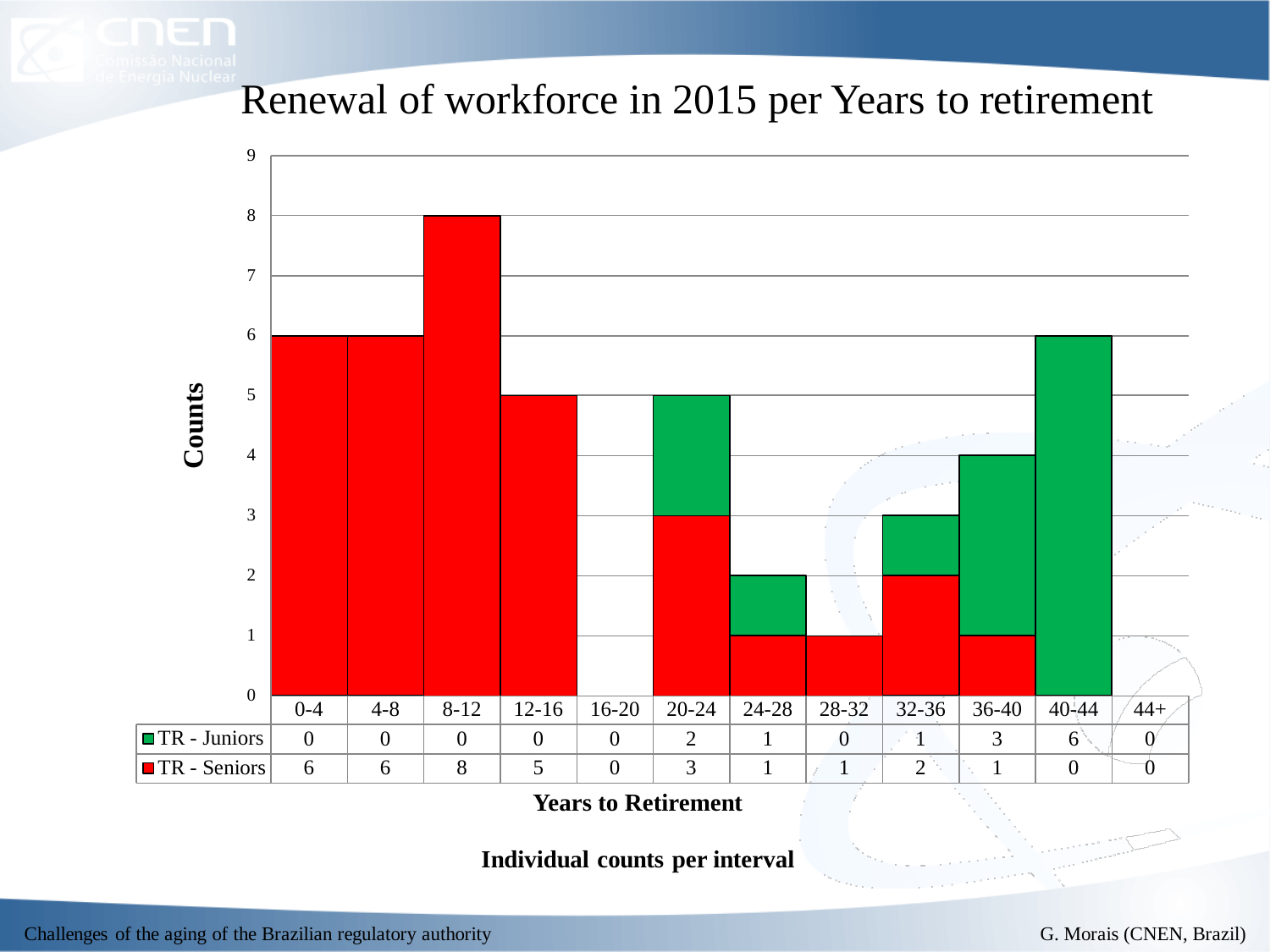#### Renewal of workforce in 2015 per sector

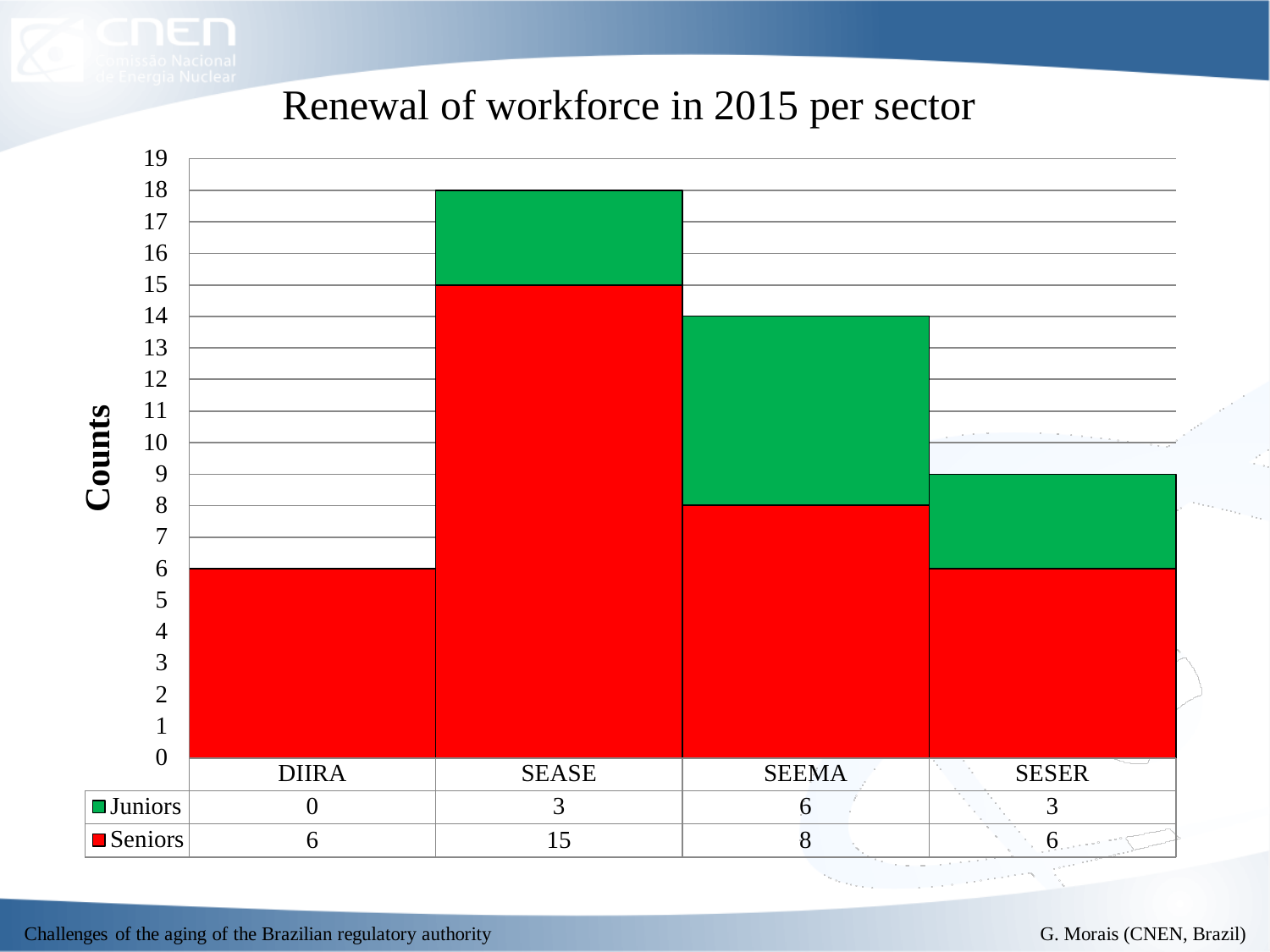Academic qualification and the renewal of workforce in 2015

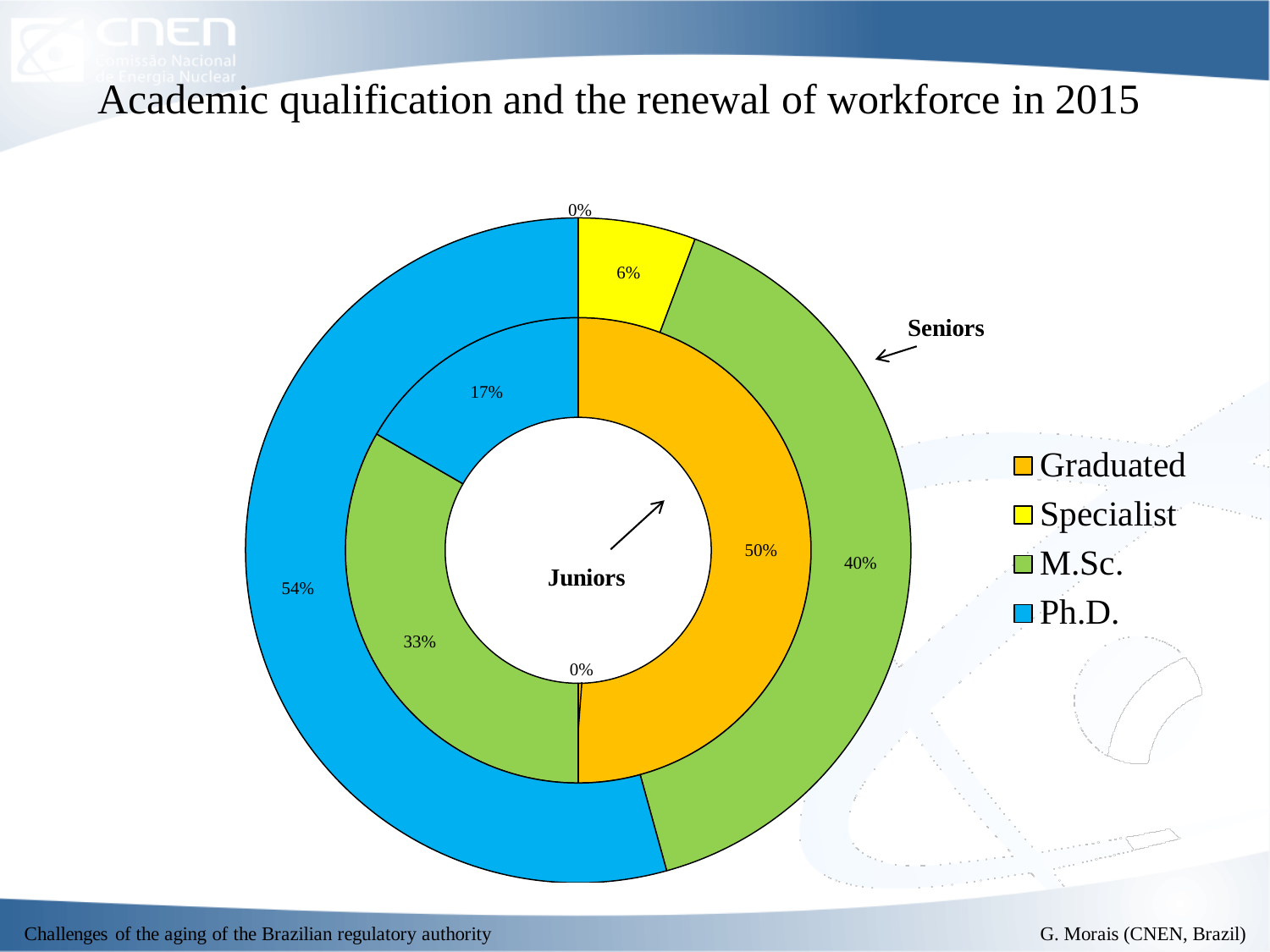## Radiation protection 2015 activities program

- Regulatory and Nuclear Induction training
- **Metrology and Radiation Protection**

fundaments training

• ENSTTI training (Regulatory requirements

on Radioprotection)

- ISOE 2015
- Workshop Knowledge Management
	- $\checkmark$  CNEN
	- $\times$  ETN
- On the job training
	- $\checkmark$  Inspections on NPPs and RRs
	- $\checkmark$  Technical review on licensing documents
- Environmental dose estimation software training (CROM)
- Participation in the Exercise on Emergency

Preparedness and Response

• Training with the software ARGOS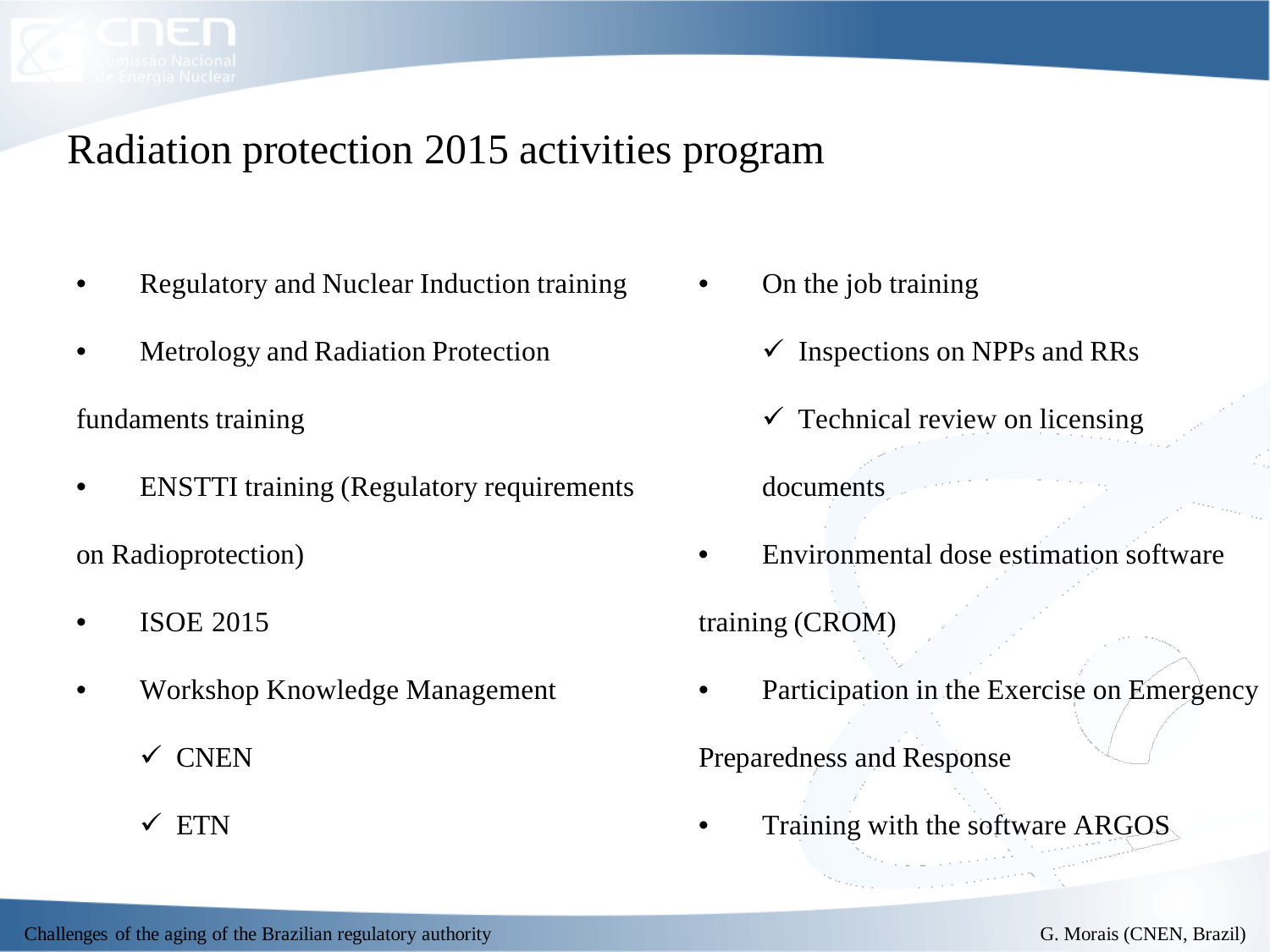## Radiation protection 2016 programme agenda

- **ENSTTI** training (Fundamentals of Research Reactors)
- **ITER** training (Emergency Preparedness) and Response)
- ISOE 2016 Symposium
- 2016 Emergency Preparedness and Response Exercise
- Technical review on licensing documents
- Organization of an internal training on radioprotection to other sectors of the reactors coordination
- Inspection IEN RR (done Jan)
- Inspection CDTN RR (planned Jul)
- Inspection IPEN  $2xRR$  (planned Aug)
- Parada Angra I NPP (planned Jun)
- Parada Angra II NPP (planned Dec)
- Environmental Inspection (done)
- Environmental Inspection (planned  $-$  Sep)
- Ecoradiology lab (planned)